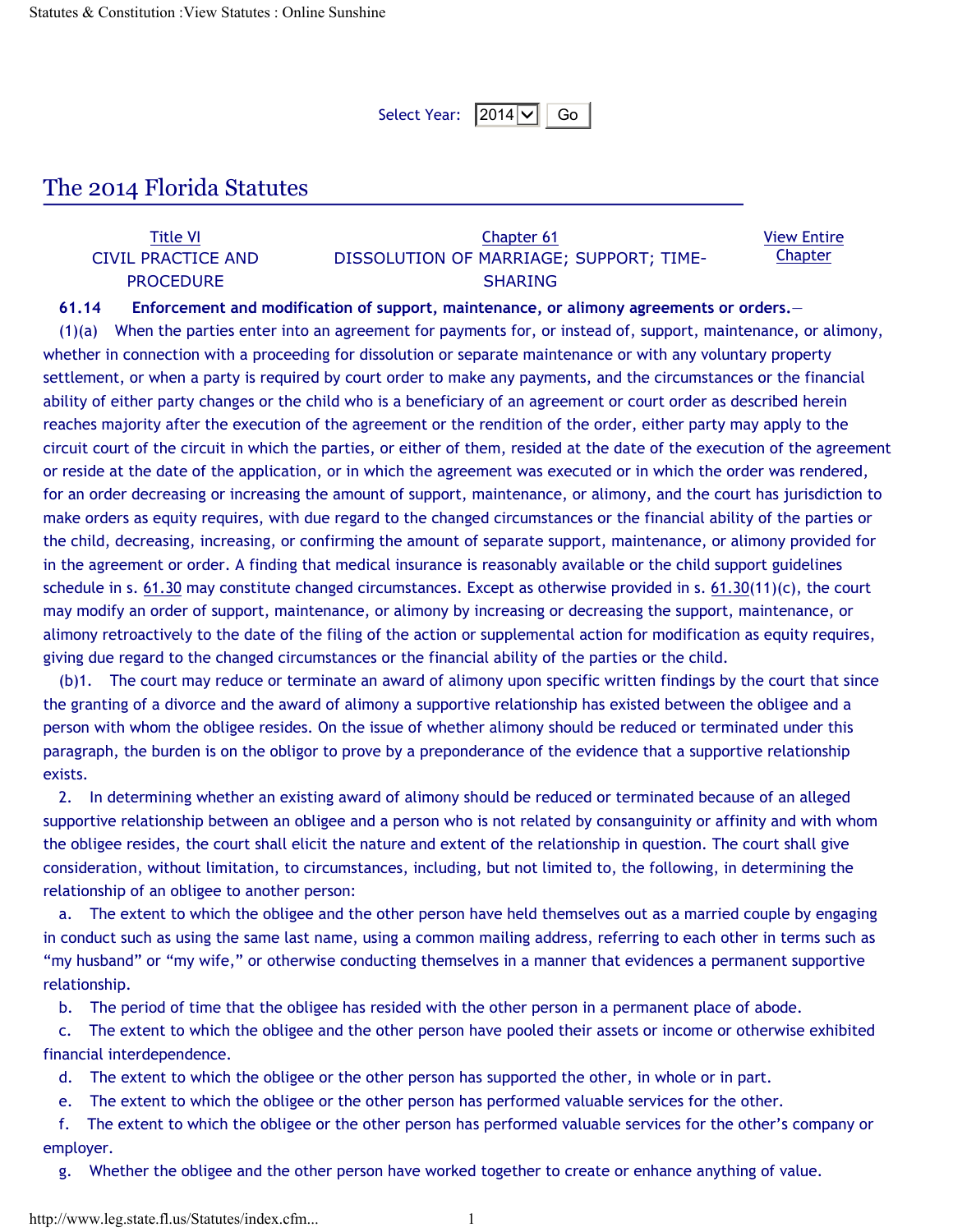h. Whether the obligee and the other person have jointly contributed to the purchase of any real or personal property.

i. Evidence in support of a claim that the obligee and the other person have an express agreement regarding property sharing or support.

j. Evidence in support of a claim that the obligee and the other person have an implied agreement regarding property sharing or support.

k. Whether the obligee and the other person have provided support to the children of one another, regardless of any legal duty to do so.

3. This paragraph does not abrogate the requirement that every marriage in this state be solemnized under a license, does not recognize a common law marriage as valid, and does not recognize a de facto marriage. This paragraph recognizes only that relationships do exist that provide economic support equivalent to a marriage and that alimony terminable on remarriage may be reduced or terminated upon the establishment of equivalent equitable circumstances as described in this paragraph. The existence of a conjugal relationship, though it may be relevant to the nature and extent of the relationship, is not necessary for the application of the provisions of this paragraph.

(c) For each support order reviewed by the department as required by s. 409.2564(11), if the amount of the child support award under the order differs by at least 10 percent but not less than \$25 from the amount that would be awarded under s. 61.30, the department shall seek to have the order modified and any modification shall be made without a requirement for proof or showing of a change in circumstances.

(d) The department shall have authority to adopt rules to implement this section.

(2) When an order or agreement is modified pursuant to subsection (1), the party having an obligation to pay shall pay only the amount of support, maintenance, or alimony directed in the new order, and the agreement or earlier order is modified accordingly. No person may commence an action for modification of a support, maintenance, or alimony agreement or order except as herein provided. No court has jurisdiction to entertain any action to enforce the recovery of separate support, maintenance, or alimony other than as herein provided.

(3) This section is declaratory of existing public policy and of the laws of this state.

(4) If a party applies for a reduction of alimony or child support and the circumstances justify the reduction, the court may make the reduction of alimony or child support regardless of whether or not the party applying for it has fully paid the accrued obligations to the other party at the time of the application or at the time of the order of modification.

(5)(a) When a court of competent jurisdiction enters an order for the payment of alimony or child support or both, the court shall make a finding of the obligor's imputed or actual present ability to comply with the order. If the obligor subsequently fails to pay alimony or support and a contempt hearing is held, the original order of the court creates a presumption that the obligor has the present ability to pay the alimony or support and to purge himself or herself from the contempt. At the contempt hearing, the obligor shall have the burden of proof to show that he or she lacks the ability to purge himself or herself from the contempt. This presumption is adopted as a presumption under s.  $90.302(2)$ to implement the public policy of this state that children shall be maintained from the resources of their parents and as provided for in s. 409.2551, and that spouses be maintained as provided for in s. 61.08. The court shall state in its order the reasons for granting or denying the contempt.

(b) In a proceeding in circuit court to enforce a support order under this chapter, chapter 88, chapter 409, or chapter 742, or any other provision of law, if the court finds that payments due under the support order are delinquent or overdue and that the obligor is unemployed, underemployed, or has no income but is able to work or participate in job training, the court may order the obligor to:

1. Seek employment.

2. File periodic reports with the court, or with the department if the department is providing Title IV-D services, detailing the obligor's efforts to seek and obtain employment during the reporting period.

3. Notify the court or the department, as appropriate, upon obtaining employment, income, or property.

4. Participate in job training, job placement, work experience, or other work programs that may be available pursuant to chapter 445, chapter 446, or any other source.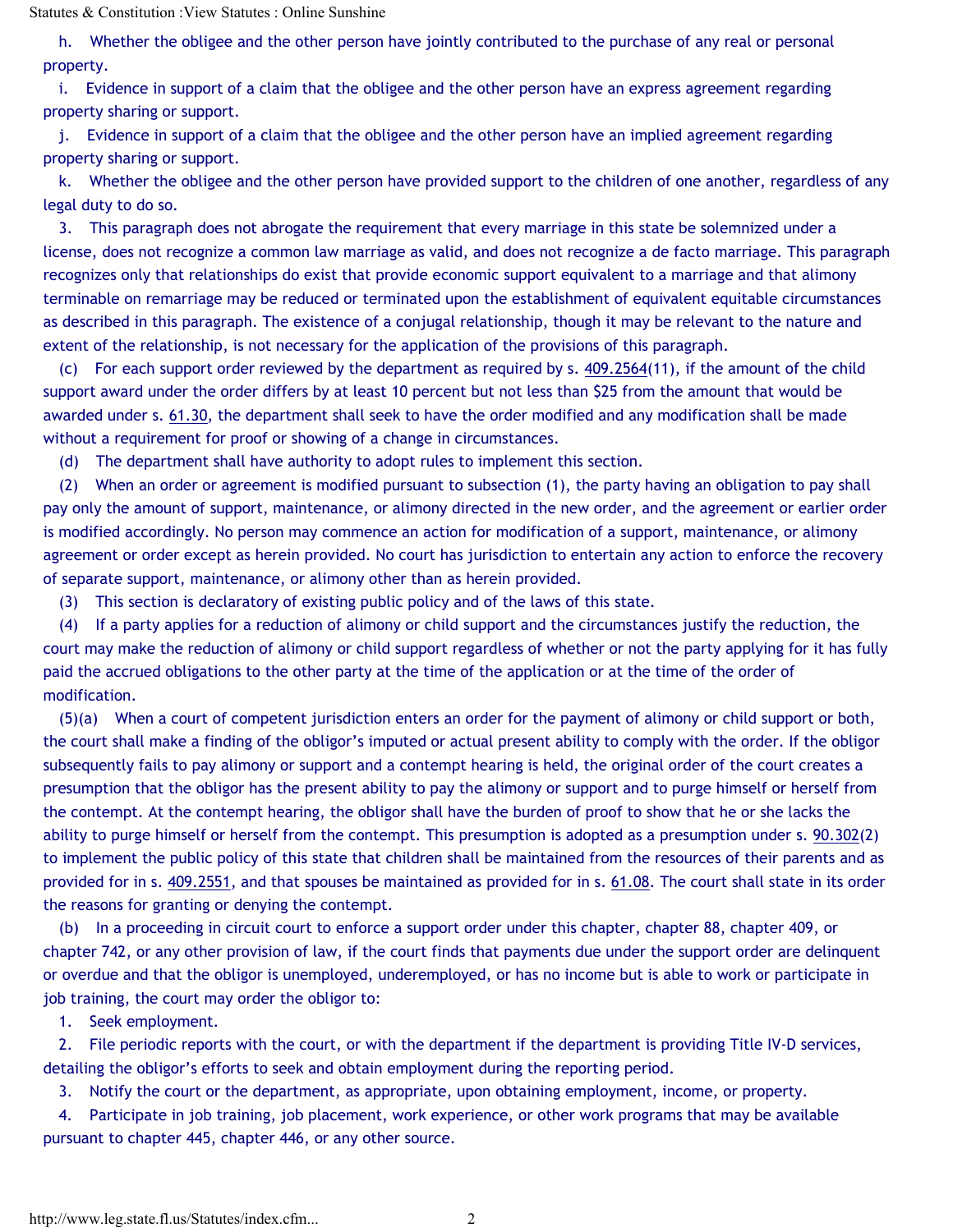An obligor who willfully fails to comply with a court order to seek work or participate in other work-related activities may be held in contempt of court. This paragraph is in furtherance of the public policy of the state of ensuring that children are maintained from the resources of their parents to the extent possible.

(6)(a)1. When support payments are made through the local depository or through the State Disbursement Unit, any payment or installment of support which becomes due and is unpaid under any support order is delinquent; and this unpaid payment or installment, and all other costs and fees herein provided for, become, after notice to the obligor and the time for response as set forth in this subsection, a final judgment by operation of law, which has the full force, effect, and attributes of a judgment entered by a court in this state for which execution may issue. No deduction shall be made by the local depository from any payment made for costs and fees accrued in the judgment by operation of law process under paragraph (b) until the total amount of support payments due the obligee under the judgment has been paid.

2. A certified statement by the local depository evidencing a delinquency in support payments constitute evidence of the final judgment under this paragraph.

3. The judgment under this paragraph is a final judgment as to any unpaid payment or installment of support which has accrued up to the time either party files a motion with the court to alter or modify the support order, and such judgment may not be modified by the court. The court may modify such judgment as to any unpaid payment or installment of support which accrues after the date of the filing of the motion to alter or modify the support order. This subparagraph does not prohibit the court from providing relief from the judgment pursuant to Rule 1.540, Florida Rules of Civil Procedure.

(b)1. When an obligor is 15 days delinquent in making a payment or installment of support and the amount of the delinquency is greater than the periodic payment amount ordered by the court, the local depository shall serve notice on the obligor informing him or her of:

a. The delinquency and its amount.

b. An impending judgment by operation of law against him or her in the amount of the delinquency and all other amounts which thereafter become due and are unpaid, together with costs and a service charge of up to \$25, for failure to pay the amount of the delinquency.

c. The obligor's right to contest the impending judgment and the ground upon which such contest can be made.

d. The local depository's authority to release information regarding the delinquency to one or more credit reporting agencies.

2. The local depository shall serve the notice by mailing it by first class mail to the obligor at his or her last address of record with the local depository. If the obligor has no address of record with the local depository, service shall be by publication as provided in chapter 49.

3. When service of the notice is made by mail, service is complete on the date of mailing.

(c) Within 15 days after service of the notice is complete, the obligor may file with the court that issued the support order, or with the court in the circuit where the local depository which served the notice is located, a motion to contest the impending judgment. An obligor may contest the impending judgment only on the ground of a mistake of fact regarding an error in whether a delinquency exists, in the amount of the delinquency, or in the identity of the obligor.

(d) The court shall hear the obligor's motion to contest the impending judgment within 15 days after the date of filing of the motion. Upon the court's denial of the obligor's motion, the amount of the delinquency and all other amounts that become due, together with costs and a service charge of up to \$25, become a final judgment by operation of law against the obligor. The depository shall charge interest at the rate established in s. 55.03 on all judgments for support. Payments on judgments shall be applied first to the current child support due, then to any delinquent principal, and then to interest on the support judgment.

(e) If the obligor fails to file a motion to contest the impending judgment within the time limit prescribed in paragraph (c) and fails to pay the amount of the delinquency and all other amounts which thereafter become due, together with costs and a service charge of up to \$25, such amounts become a final judgment by operation of law against the obligor at the expiration of the time for filing a motion to contest the impending judgment.

(f)1. Upon request of any person, the local depository shall issue, upon payment of a service charge of up to \$25, a payoff statement of the total amount due under the judgment at the time of the request. The statement may be relied upon by the person for up to 30 days from the time it is issued unless proof of satisfaction of the judgment is provided.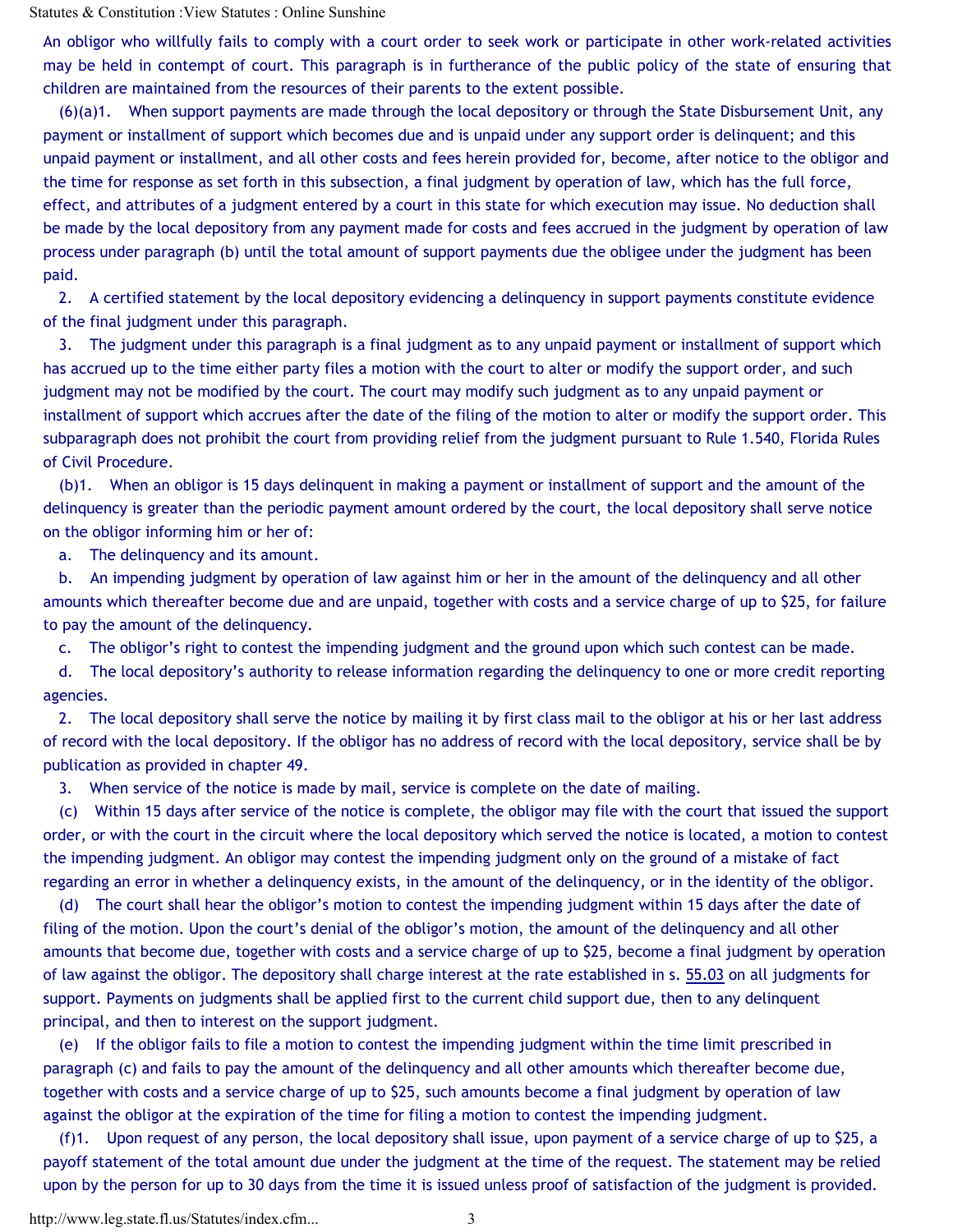2. When the depository records show that the obligor's account is current, the depository shall record a satisfaction of the judgment upon request of any interested person and upon receipt of the appropriate recording fee. Any person shall be entitled to rely upon the recording of the satisfaction.

3. The local depository, at the direction of the department, or the obligee in a non-IV-D case, may partially release the judgment as to specific real property, and the depository shall record a partial release upon receipt of the appropriate recording fee.

4. The local depository is not liable for errors in its recordkeeping, except when an error is a result of unlawful activity or gross negligence by the clerk or his or her employees.

(g) The local depository shall send the department monthly by electronic means a list of all Title IV-D and non-Title IV-D cases in which a judgment by operation of law has been recorded during the month for which the data is provided. At a minimum, the depository shall provide the names of the obligor and obligee, social security numbers of the obligor and obligee, if available, and depository number.

(7) When modification of an existing order of support is sought, the proof required to modify a settlement agreement and the proof required to modify an award established by court order shall be the same.

(8)(a) When an employee and an employer reach an agreement for a lump-sum settlement under s. 440.20(11), no proceeds of the settlement shall be disbursed to the employee, nor shall any attorney's fees be disbursed, until after a judge of compensation claims reviews the proposed disbursement and enters an order finding the settlement provides for appropriate recovery of any support arrearage. The employee, or the employee's attorney if the employee is represented, shall submit a written statement from the department that indicates whether the employee owes unpaid support and, if so, the amount owed. In addition, the judge of compensation claims may require the employee to submit a similar statement from a local depository established under s. 61.181. A sworn statement by the employee that all existing support obligations have been disclosed is also required. If the judge finds the proposed allocation of support recovery insufficient, the parties may amend the allocation of support recovery within the settlement agreement to make the allocation of proceeds sufficient. The Office of the Judges of Compensation Claims shall adopt procedural rules to implement this paragraph.

(b) In accordance with the provisions of s. 440.22, any compensation due or that may become due an employee under chapter 440 is exempt from garnishment, attachment, execution, and assignment of income, except for the purposes of enforcing child or spousal support obligations.

(9) Unless otherwise ordered by the court or agreed to by the parties, the obligation to pay the current child support for that child is terminated when the child reaches 18 years of age or the disability of nonage is removed. The termination of the current child support obligation does not otherwise terminate the obligation to pay any arrearage, retroactive support, delinquency, or costs owed by the obligor.

(10)(a) In a Title IV-D case, if an obligation to pay current child support is terminated due to the emancipation of the child and the obligor owes an arrearage, retroactive support, delinquency, or costs, the obligor shall continue to pay at the same rate in effect immediately prior to emancipation until all arrearages, retroactive support, delinquencies, and costs are paid in full or until the amount of the order is modified. Any income-deducted amount or amount paid by the obligor which is in excess of the obligation to pay current support shall be credited against the arrearages, retroactive support, delinquency, and costs owed by the obligor.

(b) In a Title IV-D case, if an obligation to pay current child support for multiple children is reduced due to the emancipation of one child and the obligor owes an arrearage, retroactive support, delinquency, or costs, the obligor shall continue to pay at the same rate in effect immediately prior to emancipation until all arrearages, retroactive support, delinquencies, and costs are paid in full or until the amount of the order is modified. Any income-deducted amount or amount paid by the obligor which is in excess of the obligation to pay current support shall be credited against the arrearages, retroactive support, delinquency, and costs owed by the obligor. If an obligation to pay current support for more than one child is not reduced when a child is emancipated because the order does not allocate support per child, this paragraph does not apply.

(c) Paragraphs (a) and (b) provide an additional remedy for collection of unpaid support and apply to cases in which a support order was entered before, on, or after July 1, 2004.

(11)(a) A court may, upon good cause shown, and without a showing of a substantial change of circumstances, modify, vacate, or set aside a temporary support order before or upon entering a final order in a proceeding.

http://www.leg.state.fl.us/Statutes/index.cfm... 4